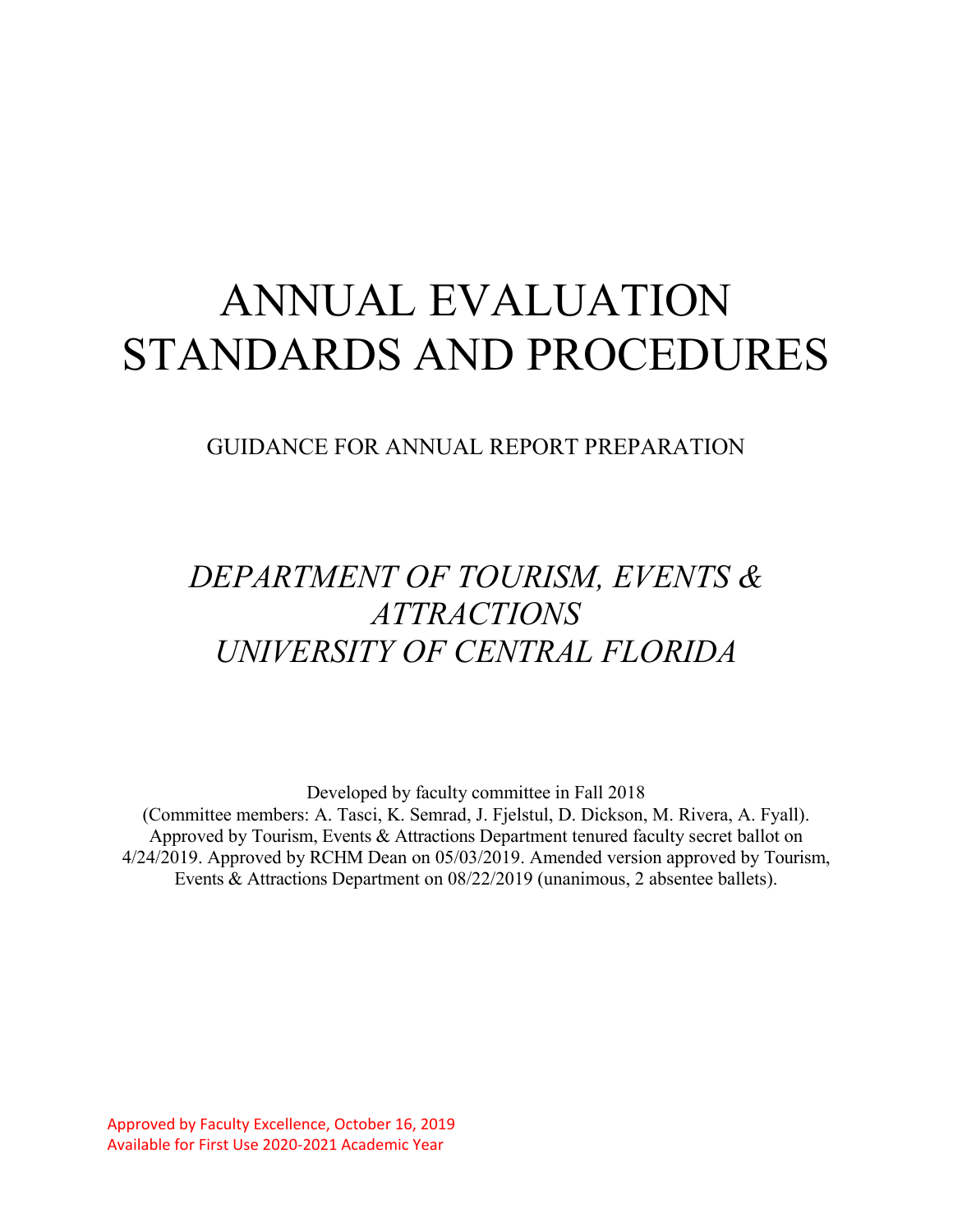# **INTRODUCTION**

The Department of Tourism, Events, and Attractions (TEA) Annual Evaluation Standards and Procedures (AESP) is a work assignment and evaluation system designed for performance appraisal of faculty housed within the TEA Department. The plan has multiple tracks differentiated by faculty classification, course load, and assignment of effort to teaching, research, and service activities. The objectives of the AESP are to:

- *•* Provide a range of work assignments that permit faculty members, in consultation with the chair, to be placed on the track that best matches their teaching and research capabilities, professional goals, and interests, consistent with the mission of the department.
- *•* Align the performance appraisal system with the promotion and tenure processes.
- *•* Communicate to a faculty member a qualitative assessment of their performance for assigned duties by providing written constructive feedback that will assist in improving their performance, expertise, and foster high quality teaching, research, and service by TEA faculty members.

# **PART I - WORKLOAD TRACKS**

#### **Evaluation Weights by Assignment Track**

Each year, the TEA Department Chair will assess each faculty member's professional performance based on teaching, research, and service activities, as well as any other assigned duties. Overall evaluations will be determined by weighting performance on each of the components by the faculty member's formal assignment of effort on each. Table 1 contains the target weights for teaching, research, and service for each workload option based on course assignment over a regular 9-month assignment. If faculty complete summer teaching in the preceding year, then this will be included for evaluation purposes, but not in determining their workload.

| Activity | <b>Track 1</b>          | Track 2                 | Track 3                 | <b>Track 4</b> |
|----------|-------------------------|-------------------------|-------------------------|----------------|
|          | $(7-8 \text{ courses})$ | $(5-6 \text{ courses})$ | $(3-4 \text{ courses})$ | (2 courses)    |
| Teaching | 80%                     | 50-60%                  | $30-40%$                | 20%            |
| Research | $0\%$                   | $30 - 40%$              | 50-60%                  | 70%            |
| Service  | 20%                     | 10%                     | 10%                     | 10%            |

**Table 1 Evaluation Weights by Workload Assignment**

(i) Each course assigned is equal to 10% workload.

(ii) Each of the above tracks are based on the average enrollment of 45 students for undergraduate courses and 20 students for graduate courses.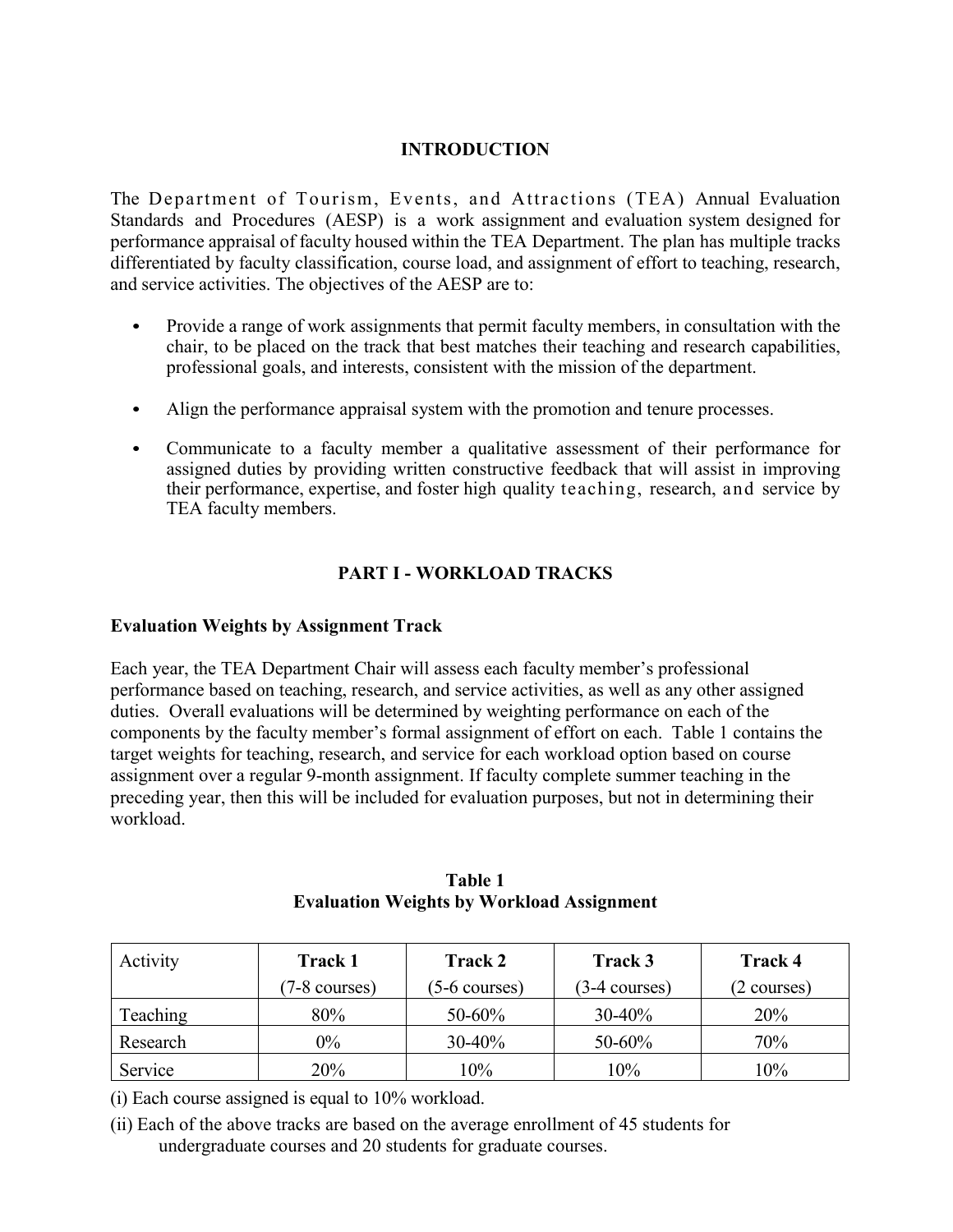#### **Evaluation of Other University Duties**

Although expectations are that most faculty members' time will be allocated in the proportions given in Table 1, it is recognized that circumstances may arise which warrant variations in the percentages under each option. Ultimately, each faculty member's annual performance evaluation will be based upon the actual workload for that evaluation period. In those cases, where other duties are a significant part of evaluating a faculty member's performance, the faculty member, in consultation with the Chair, will determine alternate weights and include them on the faculty member's assignment form for all categories at the beginning of each academic year.

#### **Workload Assignment and Change Procedures**

- 1. Workload assignments and changes in workload assignments will be made in accordance with the Collective Bargaining Agreement (CBA). The workload assignment procedure is summarized in Appendix 1 of this document.
- 2. Faculty members may appeal changes in workload assignments in accordance with the CBA.

#### **Relationship between Annual Evaluation and Tenure/Promotion**

The result of a faculty member's annual evaluation in the Rosen College of Hospitality Management is one of numerous components that are examined in the University Tenure and/or Promotion process. Therefore, it should not be construed that achieving a **Satisfactory** or higher rating in any or all annual evaluations will automatically result in a positive tenure or promotion decision.

#### **Modifications of the Annual Evaluation and Standards Procedures**

The plan may require periodic changes and will be revised in accordance with the Collective Bargaining Agreement and changes in the Department and College missions and objectives. Consistent with the CBA, AESP revisions require approval at multiple levels prior to implementing.

#### **Data to be Included in the Spring Annual Report**

In general, evaluation periods begin at the end of the first week in August and continue through the end of the first week in May of the following year. Teaching and Service contributions are to be reported for the most recent academic year, which will comprise the previous Fall, Spring, and Summer (if relevant) terms. Research contributions are to be reported for the most recent three academic years to ensure longer-term authorship and grant activities are fully taken into consideration.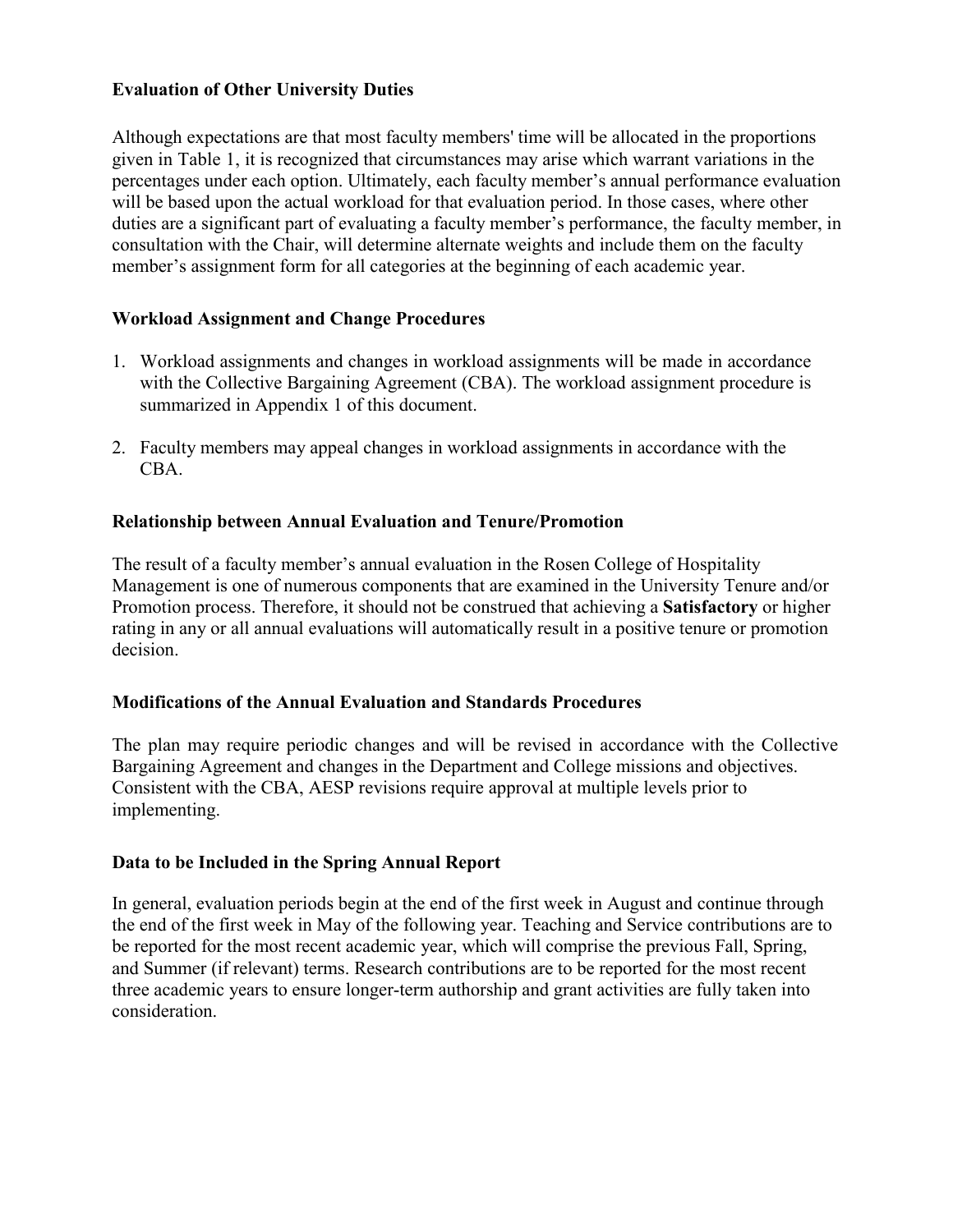#### **Due Date for Faculty Annual Report**

The faculty annual report shall be due as specified in the CBA.

# **PART II – EVALUATION PROCESS AND STANDARDS**

#### **Overview**

After the end of the evaluation period, the TEA Chair shall evaluate each faculty member's performance. The evaluation shall follow the standards and procedures described in this document, the current UCF-UFF CBA, and the annual Assignment of Effort form provided to the faculty member at the beginning of the year, or as modified during the year. Annual Assignments of Effort vary depending upon whether the faculty member is in a tenure track or non-tenure track position classification. Additional effort variation will occur based upon the workload assignment (number of courses) for the faculty member, as described below.

Each year, by or prior to the established deadline, every faculty member shall submit an annual report that documents the faculty member's activities and accomplishments in each area of assignment for the relevant time window (prior year for teaching and service; prior three years for research publications and grant activity). It is the responsibility of the faculty member to thoroughly document activities and accomplishments in the annual report. An updated Curriculum Vitae is also required from each faculty member at this time.

#### **Goal Setting Meeting**

Each faculty member in the TEA Department will meet with the Chair prior to or at the beginning of the evaluation period to discuss the faculty member's intended teaching, research, service, and/or professional development activities for the period. During or following that meeting, the faculty member and the Chair will agree on intended additional activities in each area of assignment, except research. Standards with respect to research are pre-established as described below. With respect to teaching and service, the additional activities are intended to be significant and consequential endeavors, aligned with program and college goals. Because the additional activities are to be significant and consequential, requiring substantial levels of time and effort, those additional activities can be relatively few in number. The level of the additional activities engaged in by a faculty member will be a function of the faculty member's workload assignment, position classification, and rank in position. For example, a tenured professor on a 3 course load would be expected to successfully complete higher level service exemplars (e.g., university committees, promotion and tenure matters, Faculty Senate activities, etc.) than an instructor on an 8 course load. Similarly, that tenured professor would be expected to engage in teaching exemplar options that extended beyond the domain of an instructor.

It is important to note that when setting and agreeing to the workload, student credit hours are to be considered as is the allocation of GTA support to faculty. Although a rigid prescriptive approach is not recommended, it is imperative that overall student credit hours and GTA allocations are incorporated into all workload discussions between the faculty member and Chair.

The faculty member and TEA Chair will come to agreement on specific additional activities as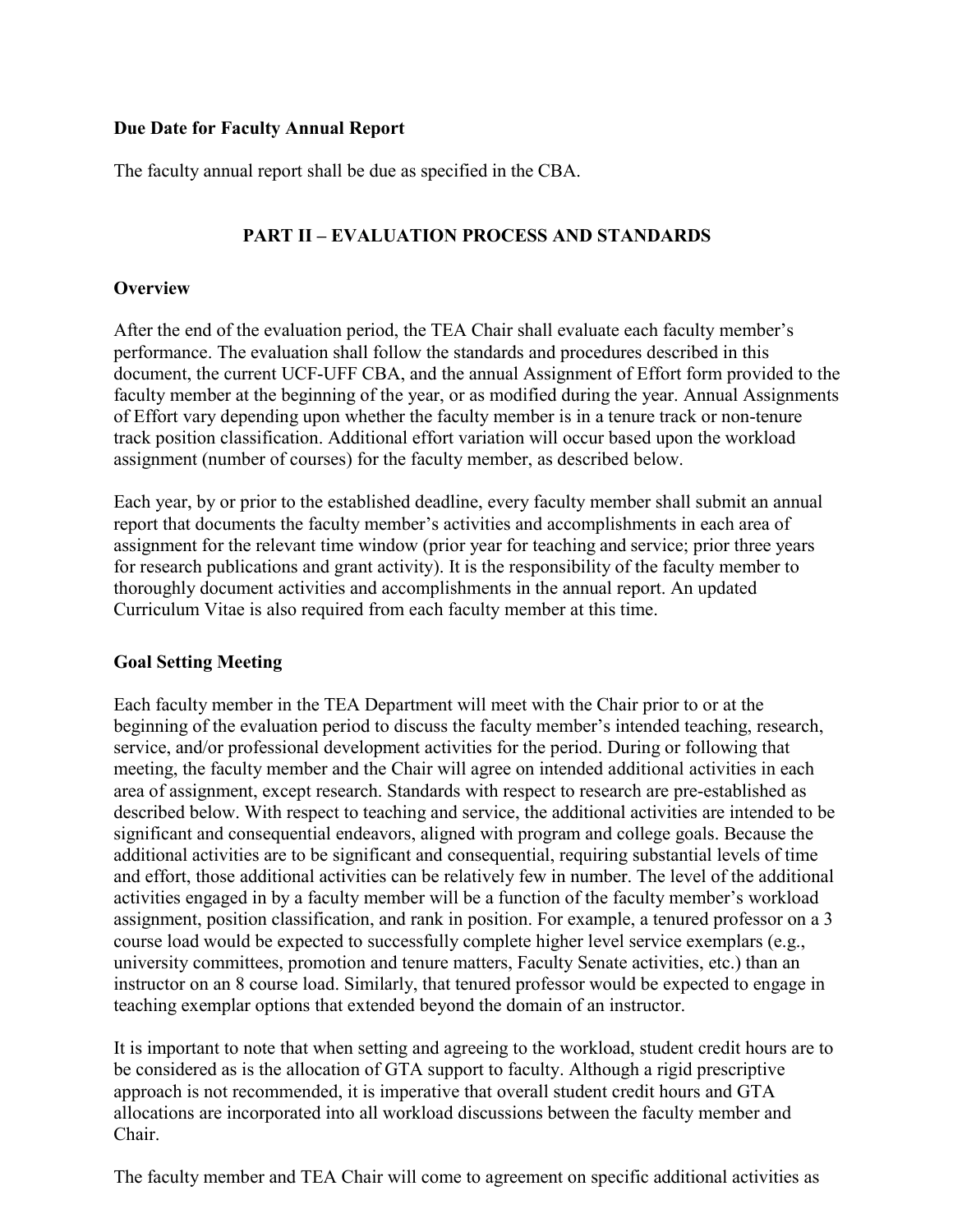well as goals for those activities. These activities will be recorded on the Faculty Member Annual Plan form found in Appendix 2, which shall be signed by the faculty member and the TEA Chair. If agreement is not reached, the faculty member may appeal to the RCHM Dean or Dean's representative to establish goals or may proceed with intended activities and be evaluated based on the standards stated in each section of this document.

In general, meeting the minimum standards for a **Satisfactory** rating in an area of assignment and achieving the goals for agreed upon additional activities in that area will result in an **Outstanding** rating in that area. Meeting the minimum standards for a **Satisfactory** rating in an area of assignment and making substantive progress on agreed upon additional activities in that area will result in an **Above Satisfactory** rating in that area. A **Conditional** rating will be assigned if the faculty member does not meet the minimum standards for a rating of **Satisfactory** for the current evaluation period and was not assigned a **Conditional** or **Unsatisfactory** rating in the area for either of the previous two evaluation periods. The faculty member can request a meeting with the TEA Chair during the evaluation period to discuss changes to the agreed upon goals. If there is agreement on new activities and/or goals, a new Faculty Member Annual Plan form will be completed and signed.

Completed Faculty Member Annual Plan forms for the current year and previous years will be made available on a secured site within the TEA Shared Drive.

#### **Evaluation of Each Area of Assignment**

Each of the remaining sections of this document relates to an area of assignment (Teaching, Research, and Service). For each area of assignment, minimum standards for achieving an evaluation rating of **Satisfactory** are described, In the Research area, evaluations **Above Satisfactory** level are achieved through additional publications beyond what are required for a **Satisfactory** rating and/or activity/success on additional activities defined for this assignment area. In the Teaching and Service areas, evaluations higher than the **Satisfactory** level are achieved through additional activities defined for those assignment areas. In general, the evaluation ratings in each area of assignment are determined as follows (with the additional publication and/or grant proviso for the Research area):

*Outstanding* will be assigned if the faculty member meets the minimum standards for a rating of **Satisfactory** in the area of assignment and either: (a) there is evidence of success in a minimum of three more of the listed additional activities across all assignments (teaching, research, or service); (b) the faculty member has achieved the goals agreed to by the faculty member and Chair at the beginning of the evaluation period for specific additional activities in that area of assignment.

*Above Satisfactory* will be assigned if the faculty member meets the minimum standards for a rating of **Satisfactory** and either: (a) there is evidence of a minimum of one more of listed additional activities across all assignments (teaching, research, or service); (b) the faculty member has made progress toward the achievement of the goals and/or the successful completion of the specific additional activities in that area of assignment agreed to by the faculty member and TEA Chair at the beginning of the evaluation period.

**Satisfactory** will be assigned if the faculty member meets the minimum standards for a rating of **Satisfactory** and there is little or no evidence of any additional activities in the area.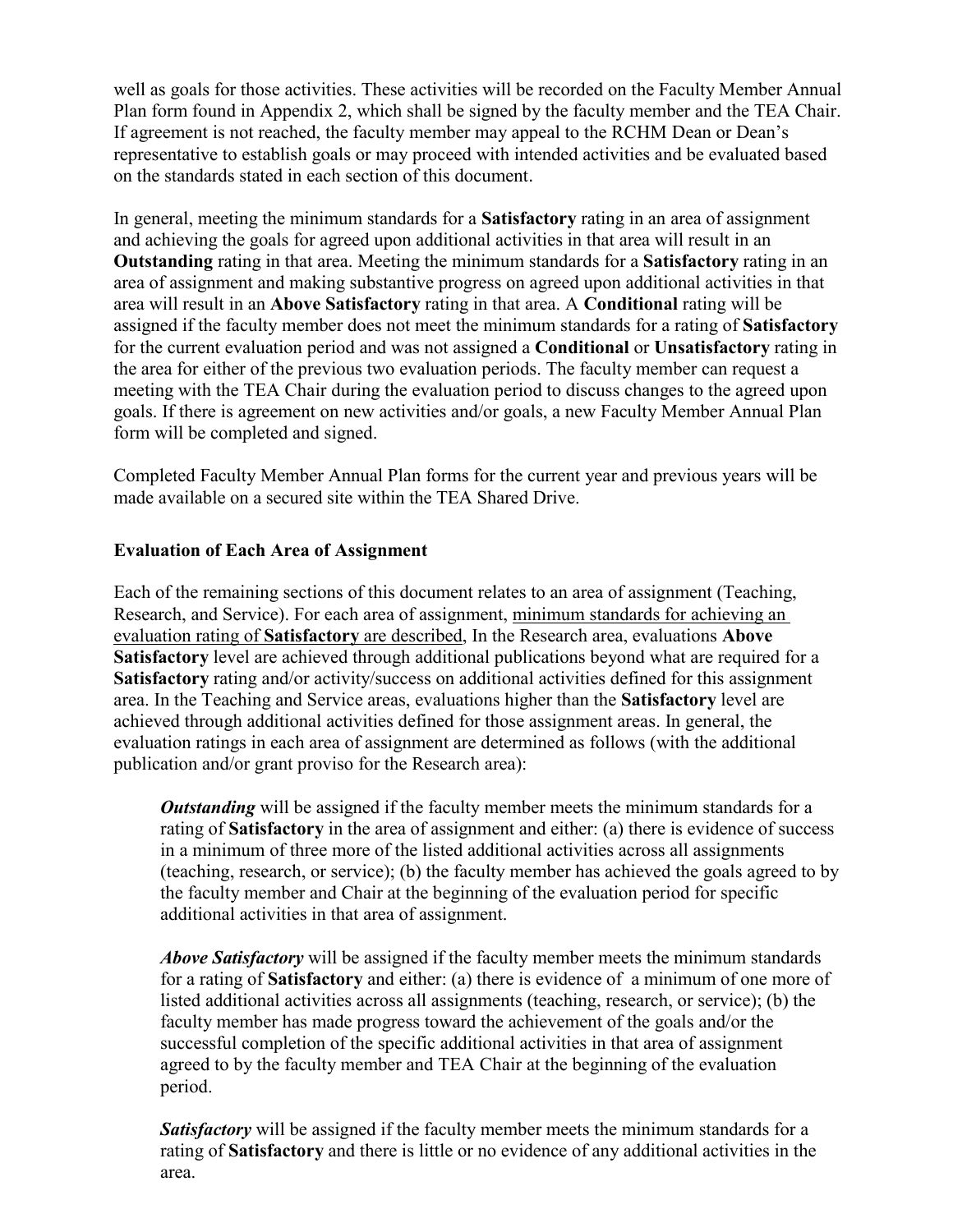*Conditional* will be assigned if the faculty member does not meet the minimum standards for a rating of **Satisfactory** for the current evaluation period and was not assigned a **Conditional** or **Unsatisfactory** rating in the area for either of the previous two evaluation periods. A **Conditional** rating cannot be assigned for two consecutive years.

*Unsatisfactory* will be assigned if the faculty member does not meet the minimum standards for a rating of **Satisfactory** for the current evaluation period and was assigned a **Conditional** or **Unsatisfactory** rating in the area for either of the previous two evaluation periods.

In addition, it will be the obligation of the TEA Chair to document and present evidence whenever it is deemed that a faculty member should receive an evaluation rating that is below Satisfactory in any area of assignment.

#### **Overall Rating**

In general, the overall annual evaluation rating shall be calculated as the weighted average evaluation over all areas of assignment, where the evaluation in each area is assigned a number as follows:

- *•* Outstanding = 4
- Above Satisfactory = 3
- Satisfactory = 2
- Conditional = 1
- Unsatisfactory = 0

The weight for each area shall be the assignment of effort for the area, as indicated in Table 1. The numerical result shall be rounded to the nearest whole number and the overall rating of **Outstanding**, **Above Satisfactory**, **Satisfactory**, **Conditional**, or **Unsatisfactory** shall be assigned following the preceding numerical equivalences (e.g., 3.45 rounds to 4 which is an evaluation of **Outstanding**, whereas 3.44 rounds to 3 which is an evaluation of **Above Satisfactory**). Summer teaching, when conducted, will also be evaluated but not in determining academic year assignment.

#### **PART III – STANDARDS FOR TEACHING AND STUDENT ENGAGEMENT**

#### **Overview**

The TEA Chair will evaluate the teaching and student engagement performance and effectiveness of the faculty member for the evaluation period as part of the annual evaluation process. The faculty member's primary goal in teaching should be to foster student learning; therefore, the focus of these evaluation standards is on activities and accomplishments that directly foster learning by the faculty member's students. The evaluation of teaching is not a simple counting of the number or variety of activities; it seeks to measure both efforts expended, progress made, and outcomes achieved.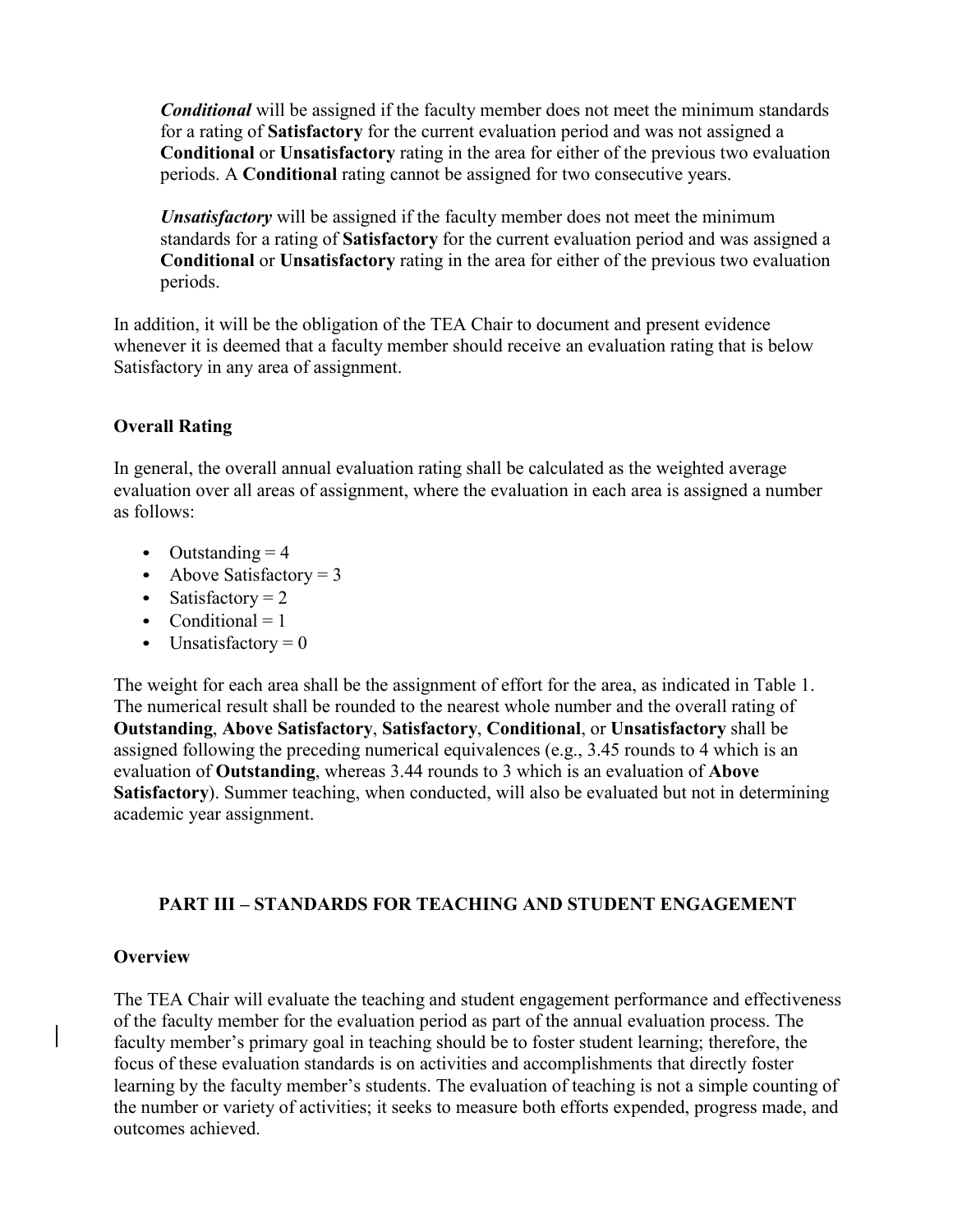#### **Sources of Information**

In forming the evaluation of teaching and student engagement, the TEA Chair will consider the faculty member's teaching assignment for the year (number and types of courses) and will gather information from:

- teaching and student engagement related materials submitted by the faculty member as a part of his or her annual report;
- feedback from students, peers, and others regarding the faculty member's teaching performance and effectiveness. If the Chair receives negative feedback that might reasonably be expected to impact the faculty member's annual evaluation, the faculty member will be informed of this feedback in writing within seven days and provided the opportunity to respond to it;
- *•* written reports such as student perception of instruction (SPI) numerical feedback and written comments, evidence of attendance at teaching and learning related meetings, workshops, seminars, conferences, sessions, etc.;
- teaching observations and evaluations, if conducted. If the chair, designee, or peer conducts observation and evaluation of teaching, it will be done according to the requirements of the collective bargaining agreement and on an equitable basis.

# **Teaching Activities: Defined**

It is important to clearly delineate faculty activities that are classified as "teaching-related." For purposes of evaluation in the TEA Department, a teaching activity is defined as any in which the faculty member individually mentors, instructs, debates, discusses, and/or advises a student or group of students. Teaching activities also include the time and effort expended in the preparation of materials for these types of engagements, as well as the time and effort expended in any student assessments for these activities. Thus, acting in the role of faculty advisor to a UCF-sponsored student organization is classified as a teaching-related activity. This is also true for faculty serving as a member on a thesis/dissertation committee and for the grading of a Ph.D. comprehensive written or oral exam.

#### **Minimum Standards for a Satisfactory Rating**

The minimum standards for teaching and student engagement focus on the faculty member's teaching assignment, including work outside of the classroom that supports assigned classes and the students enrolled in them.

In order to earn a rating of **Satisfactory** or higher, the faculty member must do all of the following:

- for each course taught:
	- o use a syllabus that includes all elements as required by the Syllabus Policy 4-403 as well as adopt textbooks by the established deadlines;
	- o deliver the course as designed in the course's content description including reporting on ALCs when appropriate;
	- o provide informative and timely performance feedback to students (e.g., grades and comments on assignments) using the rubrics established for the course;
	- o relay course information to students on a timely basis;
	- o hold classes as scheduled, including a final exam or other activity during the scheduled final exam period;
	- o hold office hours consistent with College policy. Faculty are also to respond to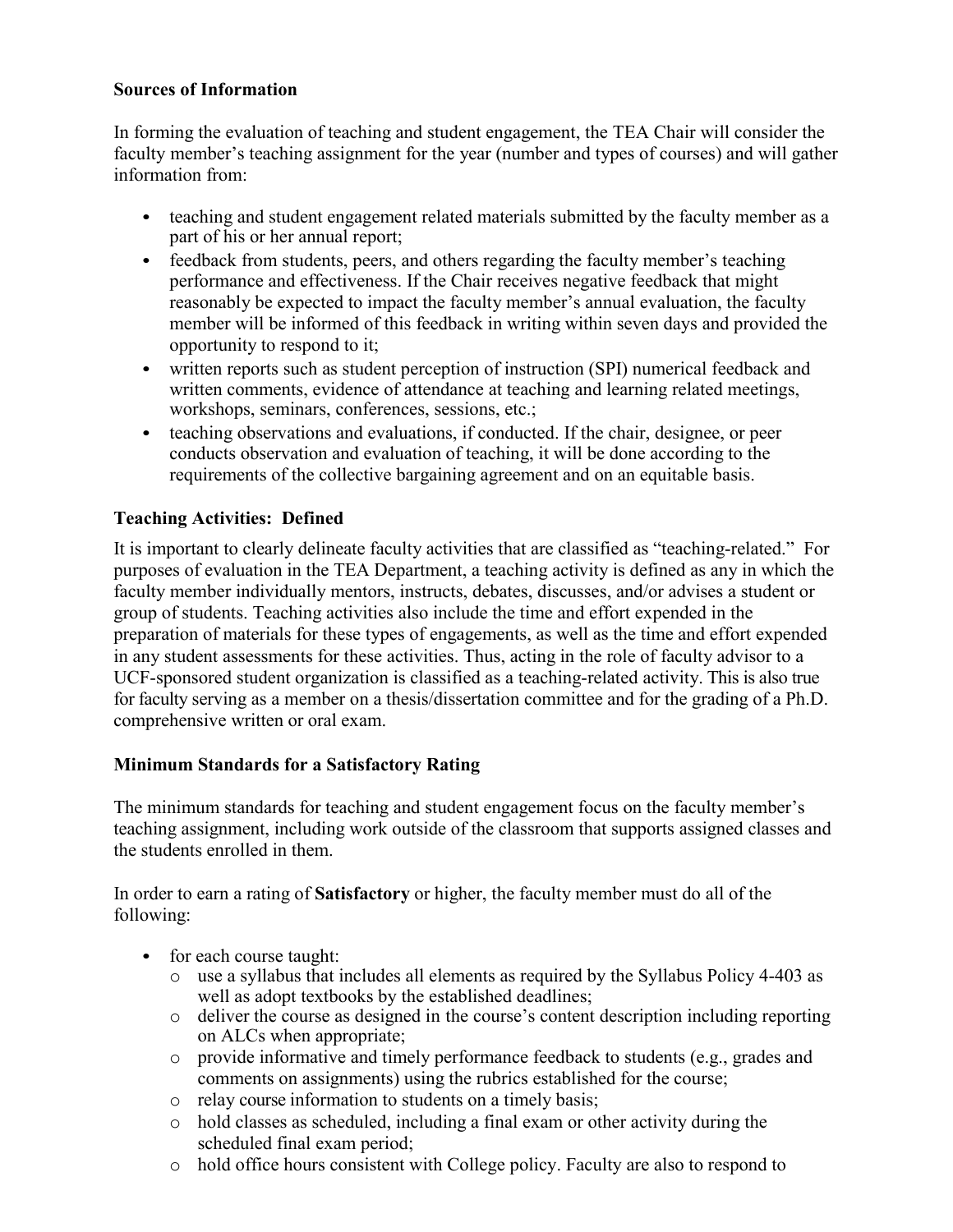student emails within three working days;

- o earn a minimum overall SPI rating of 3.0 for all courses taught within the academic year (including summer if applicable);
- o employ two different teaching methodologies in all classes;
- o evidence of course updates to 50% of total courses;
- o employ two types of learning assessments;
- o act in a professional manner in classrooms, in meetings, and in communications;
- o adhere to the standards of conduct described in the UCF Employee Code of Conduct.

#### **Additional Activities**

If the faculty member meets the minimum standards for a **Satisfactory** rating, the chair will consider a faculty member's additional activity for evidence of **Above Satisfactory** or **Outstanding** performance. During the annual goal setting meeting, the Chair and each faculty member will agree on intended additional activities in each area of assignment. In weighing the contribution of additional activities, the Chair may consider the effort expended, the substance, depth and strategic importance of the activity, and the outcome achieved for each exemplar on a faculty member's annual statement of goals.

Sample activities may include, but are not limited to: professional or peer instructional evaluations (satisfactory or higher); chair of thesis/dissertation committee; member of thesis/dissertation committee; chair of undergraduate honors thesis; member of undergraduate honors thesis; clear evidence of course updates in the form of new material, presentation slides and/or readings for example to more than half of the total number of courses taught in a year; designing a newly-assigned course; new course preparation; cross collaborating with other instructors/departments across campus in order to create new course content; advising a student club; serving as a course leader, assessment coordinator, or program coordinator; production of or active involvement in a college event; using industry immersion, such as participating in webinars, site visits, and industry advisory boards; acquiring individual professional development efforts such as professional diplomas, certifications, etc.; working with RAMP, LEAD Scholar, Honor student, or as RSO advisor; conducting Department/College approved independent study; serving as a guest speaker in another class; active participation/presentation at a teaching and learning conference/workshop; involvement in teaching and curriculum development assignments; receiving a teaching award at UCF or from other respected institutions; teaching executive education, continuing education, either in a degree program or non-degree program; generation of student credit hours (i.e. number of students multiplied by course credit hours).

The expectation of the additional activities for above satisfactory and outstanding will be based by track, student enrollment numbers and GTA allocations. Repetition of the above activities, when possible, will provide additional justification for a higher rating.

#### **PART IV – STANDARDS FOR RESEARCH**

#### **Overview**

Faculty with a research assignment will be evaluated on the basis of research publications and internal or external grant submissions and/or awards. The research publication and grant components of this assignment dimension will be evaluated on the basis of publication and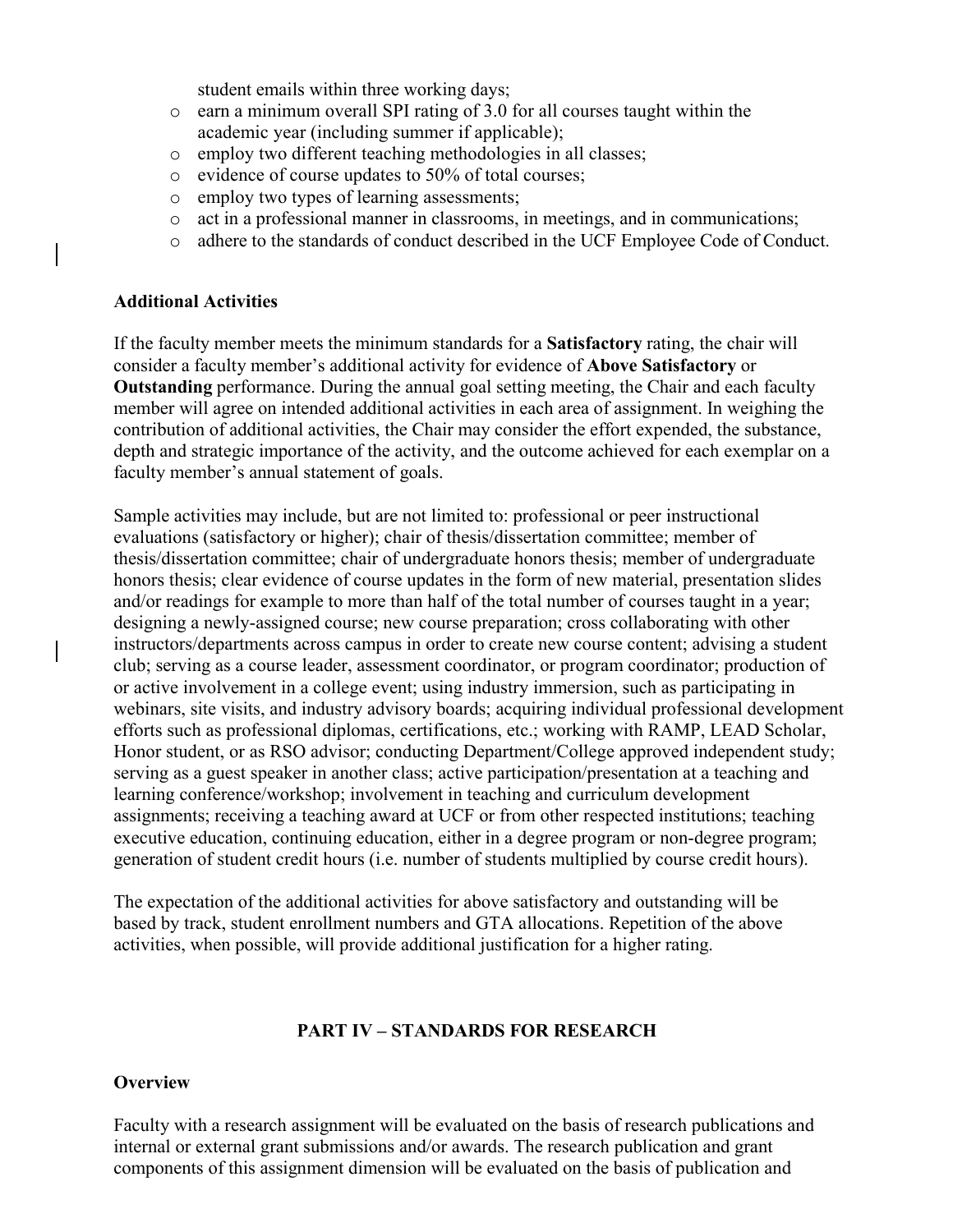grant activity over the most recent three-year period, while additional research activities will be evaluated for only the current review year.

The Chair shall consider the research productivity and the contribution of this productivity to each faculty member's research program and to the mission and goals of the Department and College. This assessment includes the quantity and quality of publications in scholarly journals and other academic outlets, research contracts and grants, and other additional activities, as noted below. The *Departmental Journal Lists* with their respective categories are provided in Appendix 3.

#### **Sources of Information**

In the evaluation of research activity, the Chair will assess the caliber of the faculty member's most recent three-year publication and grant record, as measured by the categories of the journals in which those publications appear and the sources of grant funding. Newly hired assistant professors with no credit towards tenure will have their research evaluated annually (for the first two years) on the basis of identifiable research activities at UCF (e.g. publications, journal submissions, papers that are to be revised and resubmitted to the same journal, working papers, etc.). Newly-hired tenure-track faculty members who receive credit towards tenure will have an evaluation window that includes those years of tenure credit and the research publications therein. In addition, the Chair will rely on information provided in the faculty member's annual evaluation portfolio to gauge the quality and quantity of the additional research activities engaged in during the annual evaluation period.

#### **Minimum Standards for a Satisfactory Rating**

A rating on research activities will only be provided for TEA faculty who have a research assignment. Table 2 displays those minimum standards for all faculty who have a research assignment. When faculty are engaged in a large number or high-value projects or contracts, this may result in considerable time commitments with a negative impact on research paper productivity in the year in which the project(s) is being conducted; therefore, the standard number of publications will be reviewed by the Chair to ensure equity and fairness.

# **Minimum Standards for All Research Evaluation Ratings**

Different workload assignments carry with them different research expectations; therefore, minimum standards for the various ratings will be a function of the research assignment percentage, as determined by the assignment workload. Table 2 summarizes the research accomplishments necessary to obtain a **Satisfactory** rating for the different workload assignments.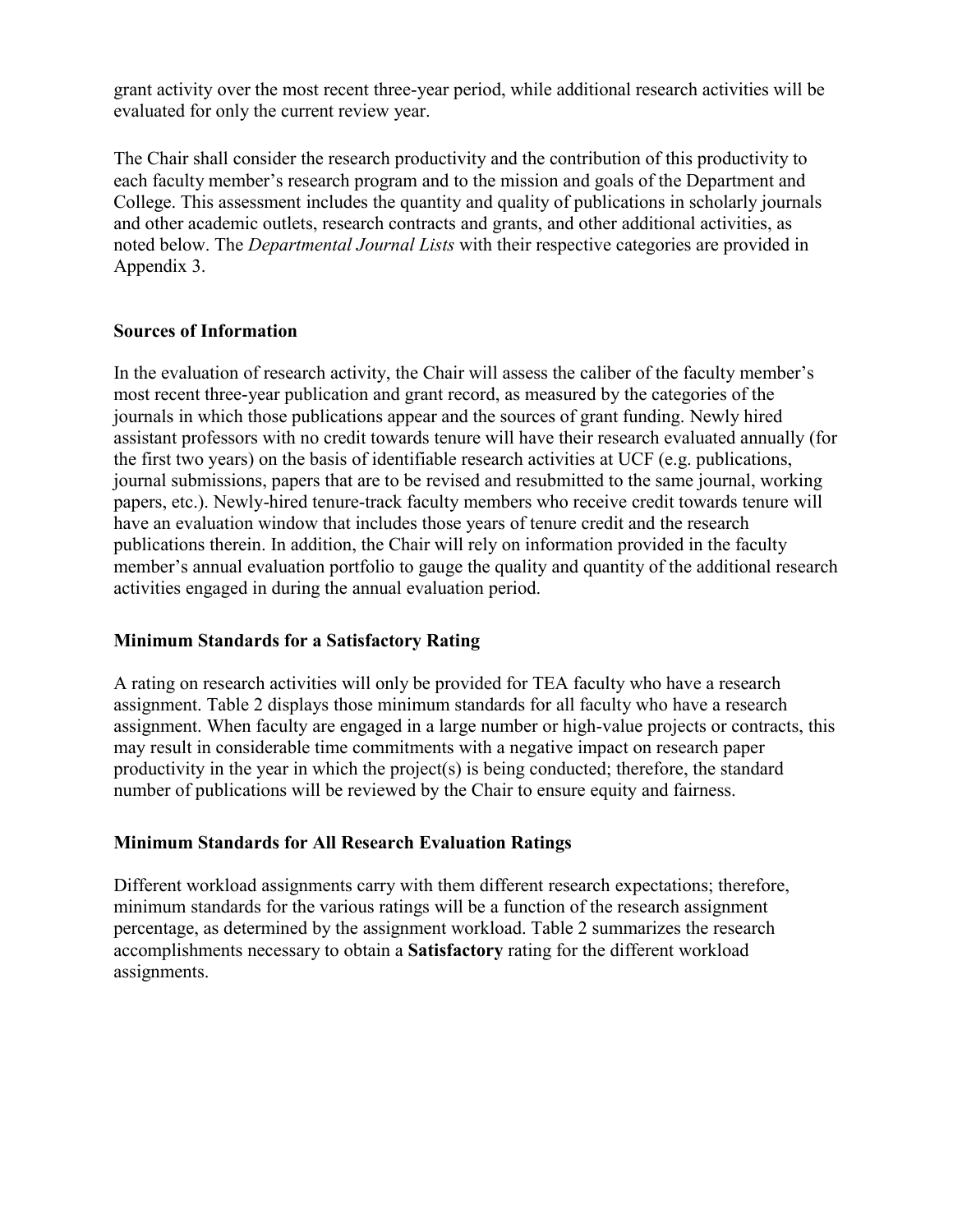**Table 2 Minimum Standards for Research Ratings by Faculty Workload**

| <b>Activity</b> | Track 1                                                                                                                                                                                               | Track 2                                                                                                                                                                                                                                                                                                                                                                                                                                                      | Track 3                                                                                                                                                                                                                                                                                                                                                                                                            | Track 4                                                                                                                                                                                                                                                                                                                                                                                                                                                                                         |
|-----------------|-------------------------------------------------------------------------------------------------------------------------------------------------------------------------------------------------------|--------------------------------------------------------------------------------------------------------------------------------------------------------------------------------------------------------------------------------------------------------------------------------------------------------------------------------------------------------------------------------------------------------------------------------------------------------------|--------------------------------------------------------------------------------------------------------------------------------------------------------------------------------------------------------------------------------------------------------------------------------------------------------------------------------------------------------------------------------------------------------------------|-------------------------------------------------------------------------------------------------------------------------------------------------------------------------------------------------------------------------------------------------------------------------------------------------------------------------------------------------------------------------------------------------------------------------------------------------------------------------------------------------|
|                 | $(7-8 \text{ courses})$                                                                                                                                                                               | $(5-6 \text{ courses})$                                                                                                                                                                                                                                                                                                                                                                                                                                      | $(3-4 \text{ courses})$                                                                                                                                                                                                                                                                                                                                                                                            | (2 courses)                                                                                                                                                                                                                                                                                                                                                                                                                                                                                     |
| Teaching        | 80%                                                                                                                                                                                                   | 50-60%                                                                                                                                                                                                                                                                                                                                                                                                                                                       | $30 - 40%$                                                                                                                                                                                                                                                                                                                                                                                                         | 20%                                                                                                                                                                                                                                                                                                                                                                                                                                                                                             |
| Research        | $0\%$<br>Faculty with no<br>research assignment<br>(typically faculty at the<br>rank of Instructor.<br>Associate Instructor, or<br>Senior Instructor) will<br>not be expected to<br>conduct research. | 30-40%<br>Publish 2 articles in refereed<br>academic journals.<br>Publish at least 1 of the above<br>in a TEA Department Tier 1<br>journal (with all other<br>publications in TEA<br>Department Tier 2 journals).<br>Submit at least 1 grant<br>(internal or external),<br>professional development or<br>consultancy contract proposal<br>as PI or Co-PI.<br>Present at least 1 academic<br>paper at a national or<br>international research<br>conference. | 50-60%<br>Publish 3 articles in<br>refereed academic journals.<br>Publish at least 1 of the<br>above in a TEA<br>Department Tier 1 journal<br>(with all other publications<br>in TEA Department Tier 2<br>journals).<br>Submit a combined value<br>of at least \$50,000 in grant<br>applications as PI or Co-PI.<br>Present at least 1 academic<br>paper at a national or<br>international research<br>conference. | 70%<br>Publish 3 articles in refereed<br>academic journals.<br>Publish at least 2 of the above in<br>TEA Department Tier 1 journals<br>(with all other publications in<br>TEA Department Tier 2<br>journals).<br>Submit at least 2 external grants<br>to a combined value exceeding<br>\$250,000 as PI or Co-PI with at<br>least one being as PI (securing a<br>minimum of 1 every 3 years).<br>Present at least 2 academic<br>papers at a national or<br>international research<br>conference. |
| Service         | 20%                                                                                                                                                                                                   | 10%                                                                                                                                                                                                                                                                                                                                                                                                                                                          | 10%                                                                                                                                                                                                                                                                                                                                                                                                                | 10%                                                                                                                                                                                                                                                                                                                                                                                                                                                                                             |

• Note, faculty that are in a tenure track position will need to achieve above satisfactory in research to meet Promotion and Tenure Guidelines.

• Each of the above tracks are based on the average enrollment of 45 students for undergraduate courses and 20 students for graduate courses. Student numbers either below or above these averages will be taken into consideration when evaluating faculty.

#### **Additional Activities**

The minimum standards described in Table 2 include both publications and other researchoriented activities. In addition, the Chair will take current year additional activities into account, the effort expended, the substance/depth of the activity, and the outcome achieved for each additional activity on a faculty member's annual plan. This is determined and agreed as per the Workload Assignment Procedures and Criteria in Appendix 1. Potential additional research activities may include but are not limited to: publishing more articles than the required minimum; presenting at more conferences than the required minimum; submitting more or higher value grant proposals than the required minimum; receiving more or higher value grants and contracts than the required minimum; receiving best paper/outstanding paper publication award from a national/international scholarly organization, a journal or a conference; receiving research awards (RIA, Excellence in Research); having multiple publications in Department Tier 1 journals; publishing a paper or abstract in proceedings of a national/international academic conference; coauthoring with individuals from other countries; having a minimum of increase of 20 citations from the previous evaluation period; publishing in industry magazines or journals; editing/reviewing articles or books for possible publication; publishing case studies/books/book chapters; attending a seminar/workshop for developing research skills or grantsmanship; acquiring a certificate in research skills; evidence of advancing knowledge (creation and application).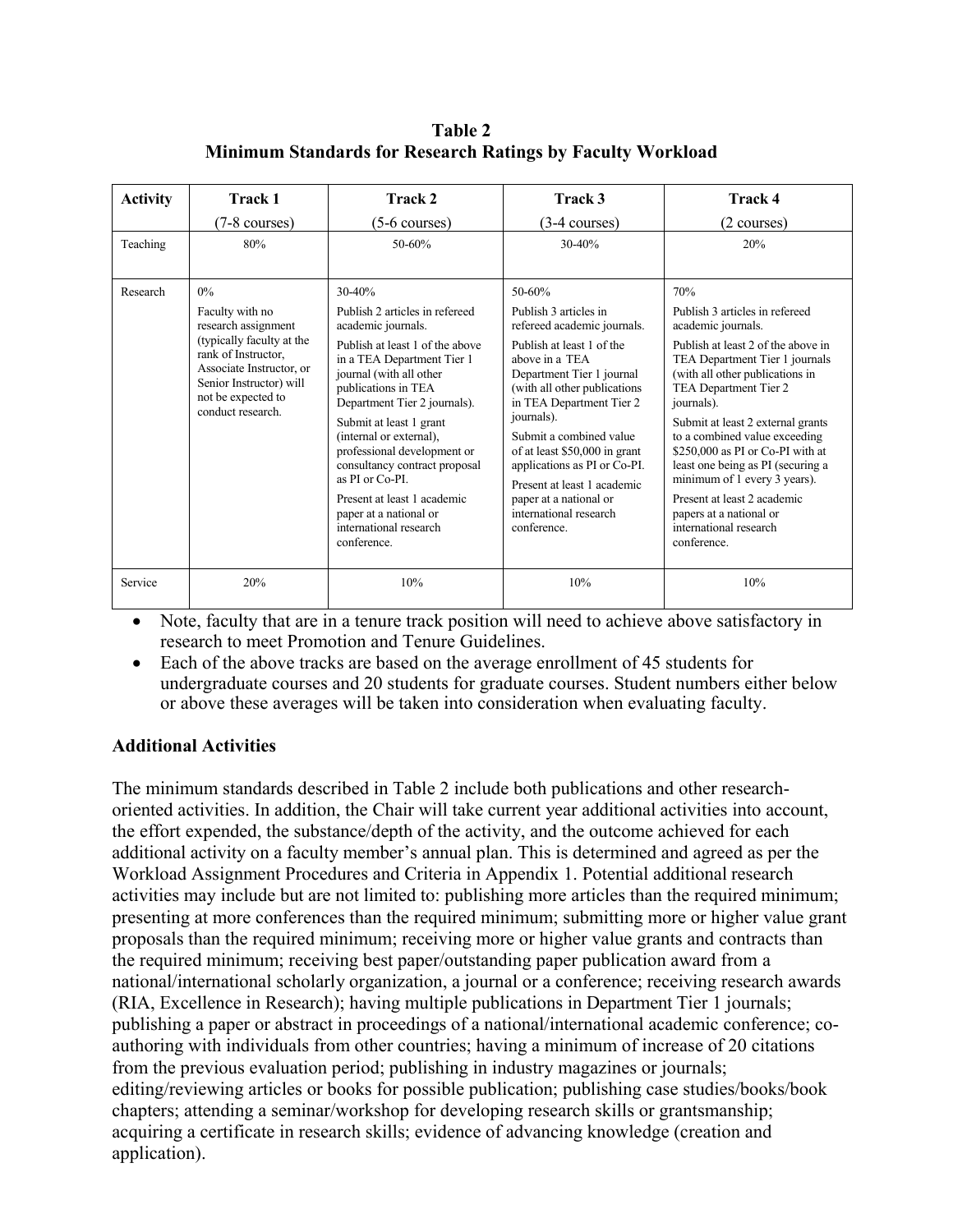The above list of additional research activities is not considered to be exhaustive. Faculty members may bring to the attention of the Chair activities not included in the above list that may be counted towards the performance evaluation. The faculty member and TEA Chair may also determine that certain time-intensive activities or an exceptional level of performance may count as more than one activity. In addition, in the service section that follows, the list of additional activities includes a few professional service activities that could be construed to enhance the research mission of the department for they reflect distinctive accomplishments that stem from the faculty member's research expertise or visibility. As such, it will be left to the chair and the faculty member to make the determination of whether such activities will apply toward the research or service evaluation. This is determined and agreed as per the Workload Assignment Procedures and Criteria in Appendix 1.

The expectation of the additional activities for above satisfactory and outstanding will be based by track, student enrollment numbers and GTA allocations. Repetition of these activities, when possible, will provide additional justification for a higher rating.

#### **PART V – STANDARDS FOR SERVICE**

#### **Overview**

The TEA Chair will evaluate the university and professional service efforts and achievements of the faculty member for the evaluation period as part of the annual evaluation process. The faculty member's primary goal in service should be advancing the interests and meeting the needs of the university (i.e., TEA Department, Rosen College of Hospitality Management, and University of Central Florida) and the profession (e.g., academic and industry associations, research publication outlets). Service expectations for professional service relative to university service increase with the amount of weight allocated to service in Table 1 (and vice-versa). The evaluation of service is not a simple counting of the number or variety of activities; it seeks to measure time and effort expended as well as outcomes achieved. It will be the responsibility of the faculty member to document the service activities, time expended, and outcomes achieved in the Faculty Annual Report. There are many service assignments and activities that individually may seem minor, but collectively are critical to the day-to-day operation of the department, college, and university. Faculty will benefit from the participation in such activities to the extent that they contribute toward the service time commitment expected for a **Satisfactory** service evaluation. Effort and outcome on additional service activities (described later) are what can elevate the service evaluation to an **Above Satisfactory** or **Outstanding** level.

#### **Sources of Information**

In the evaluation of service, the Chair will consider the faculty member's interests, opportunities for service, and any service activities and related goals to which the faculty member and chair agreed at the beginning of the evaluation period. The Chair will gather information from:

- materials related to service submitted by the faculty member as a part of his or her annual report, which should thoroughly document all activities; and
- public sources of information relating to the faculty member's service activities.

#### **Minimum Standards for a Satisfactory Rating**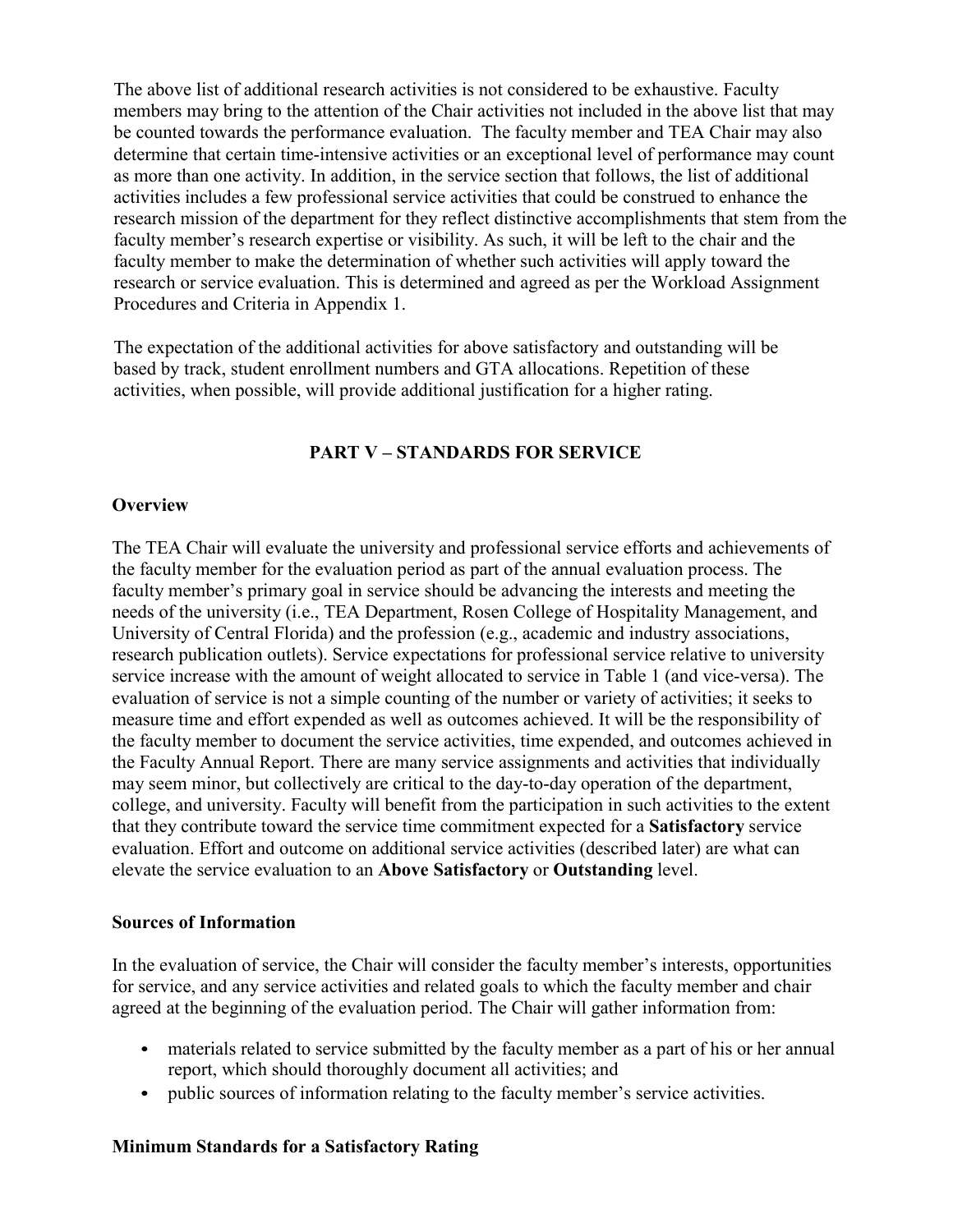In order to earn a rating of **Satisfactory** or higher, the expectations of a faculty member are a function of his or her faculty classification, as follows:

All faculty members are expected to:

- *•* attend department and college faculty meetings, as scheduled;
- serve on at least one department, college, or university committee;
- conduct a minimum of one industry/association site visit of benefit to the department and/or college;
- *•* attend at least one professional meeting;
- attend and participate in one internal or external event per year (e.g., College Career Fair).

#### **Additional Activities**

The following are examples of additional service activities that benefit the program, college, university, profession, and/or business community. These activities are not necessarily weighted equally. The chair will take into account the effort expended, the substance/depth of the activity, and the outcome achieved.

Additional service activities include, but are not limited to: serving on more committees than the minimum requirement; maintain membership in appropriate professional organizations; attend graduation when required to perform a Ph.D. student hooding; attend college faculty meetings with the president and provost; attend the president's state of the university event; serve as a judge for student contests; deliver "talks" to professional associations or business groups; attend one university graduation ceremony per year; fund raising for the program or college (such as sponsorships of events or courses); participating in voluntary university/college service activities/events (student events and gala dinners); receiving Industry and Community Service Awards (per committee, organization, activity, or event); receiving a Student Association Award – Non-Teaching (RSO); leading an Academic, Industry, or Community Association/Organization; being an Academic / Industry Keynote Speaker / Panel member; participating in an industry/community event; being involved in Industry / Community Service / Scholarship Awards; editing a book/non-referred or refereed conference proceedings / an academic journal; serving as a Guest Editor/Associate Editor of a Special Issue for an academic journal; serving as an Editorial Board Member or Associate Editor of an academic journal; serving as an ad-hoc reviewer for an academic journal; chairing/co-chairing/being actively involved in a national / international research / academic / industry conference; being a member of a national / international research / academic / industry conference committee; reviewing for a national/international research/academic/industry conference; editing a discipline-related book; serving in a corporate or government board; serving as an expert witness.

The expectation of the additional activities for above satisfactory and outstanding will be based by track, student enrollment numbers and GTA allocations. Repetition of these activities, when possible, will provide additional justification for a higher rating.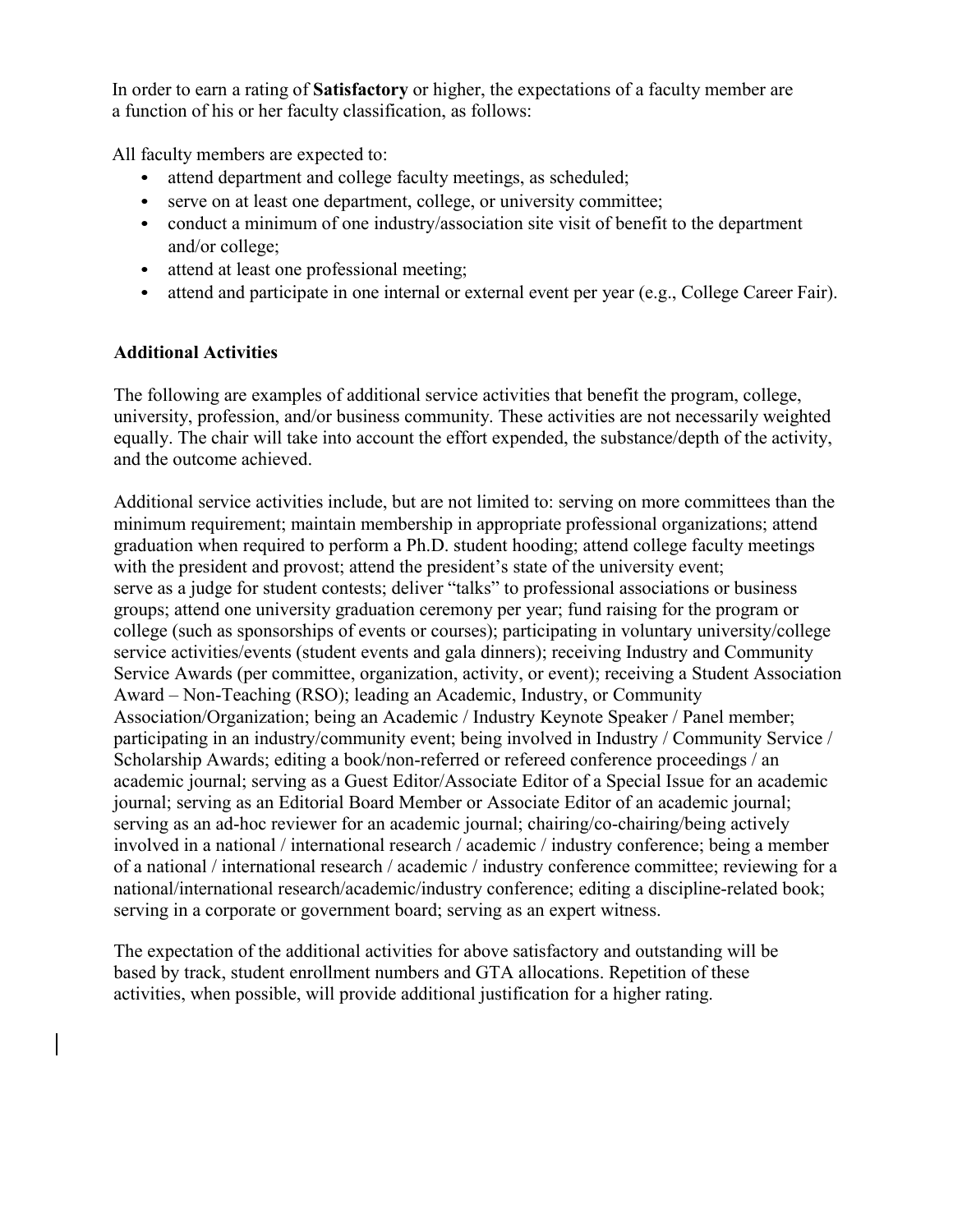#### APPENDIX 1

#### Workload Assignment Procedures and Criteria

#### *Criteria*

- 1. Each faculty member's chair, in consultation with the dean, will determine the appropriateness of the requested workload assignment. The determination will be based upon the relationship between that requested assignment and both the college's mission and goals and the needs and the professional development of the faculty.
- 2. Each faculty member's annual evaluation will be based upon the actual workload for the regular 9-month assignment. That is, it will be based upon the actual number of courses taught, the actual research assignment, and actual service assignment. When summer teaching takes place, this will also be included in the faculty member's annual evaluation but not in determining their workload.

#### *Procedures*

- 1. Every third year each faculty member will be required to submit an updated Faculty Workload Assignment Application (number of courses within the track range) that will last for a period of three years. This application must be made by November 1 of the year preceding the Fall semester in which the new workload assignment is to begin. If the faculty does not submit a new Faculty Workload Assignment Application, their previous year assignment will carry forward with all faculty notified each year of their annual assignment. If an assignment is changed in the midst of a threeyear assignment cycle (as provided for in item 4 below), faculty will commence their cycle at the next track assignment submission date.
- 2. After a review of the application, the chair, in consultation with the dean, will make the final decision on track assignment. The chair will notify the faculty member of the assignment prior to finalizing their assignment. If a faculty member is assigned to a track other than the track for which application was made, upon receiving that faculty member's written request, the chair will have a meeting with the faculty member regarding the approved assignment.
- 3. The Chair, in consultation with the faculty member, will decide on the distribution of courses between the fall and spring semesters. For example, a faculty member assigned to the "3" track (3-4 courses per year) could teach a 1-2 load, a 2-1 load, or a 2-2 load. In making this allocation, the chair will balance the faculty member's research and teaching goals with department teaching needs and objectives.
- 4. A faculty member may request reassignment to a different workload track during the course of a three-year assignment period. This request can be made by submitting a new Faculty Workload Assignment Application to the chair by November 1 of the year preceding the Fall semester in which the proposed new workload assignment would begin. The process for reviewing and responding to the application will be the same as the process described in item 2 above. The dean must approve all changes in workload assignments.
- 5. Faculty may appeal workload assignments according to the Collective Bargaining Agreement.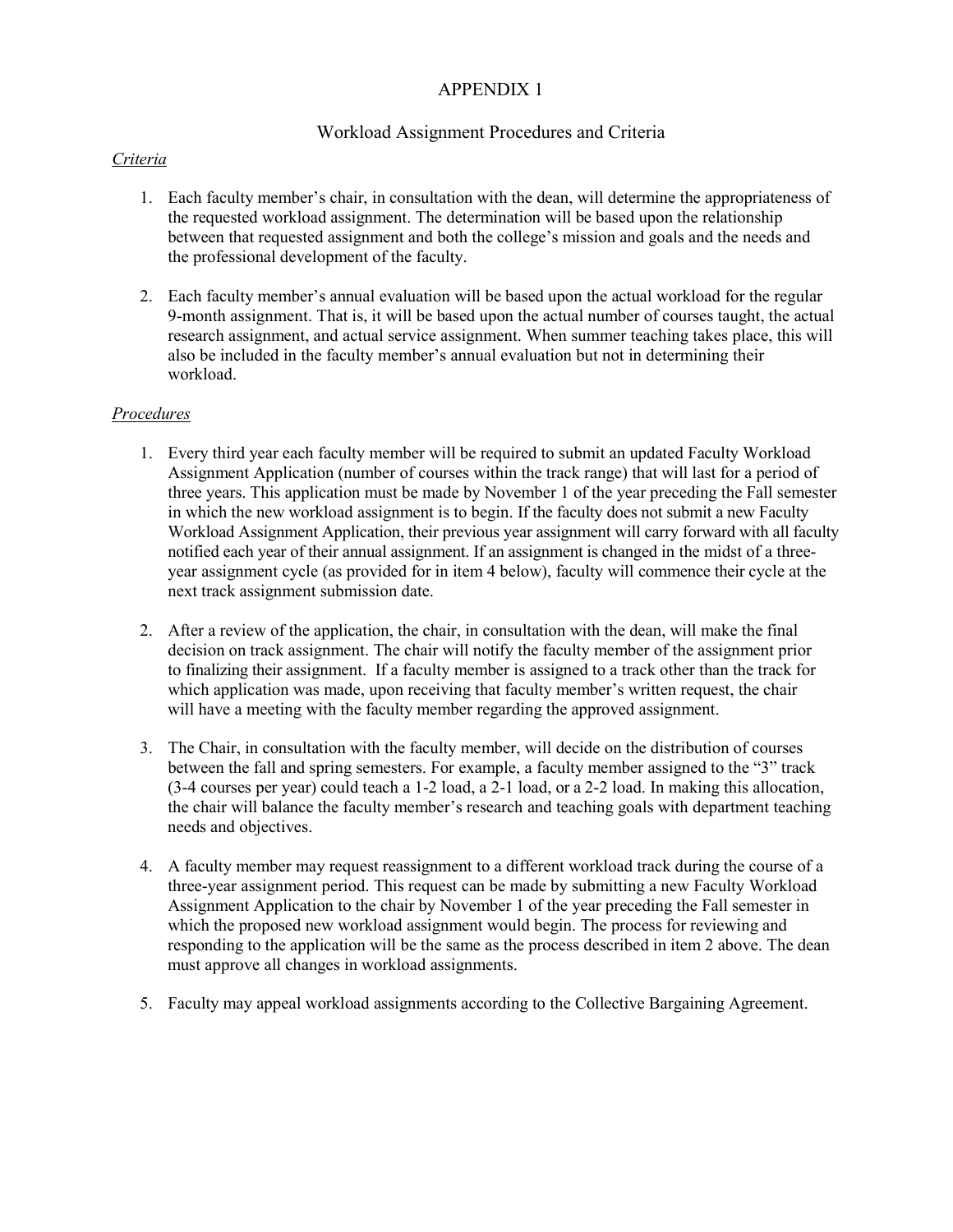#### APPENDIX 2

#### Faculty Member Annual Plan

August 8, 20XX- May 7, 20XX Evaluation Period

All faculty members submitting this form are expected to meet all the minimum criteria for **Satisfactory**  performance in teaching, research, and service, as delineated throughout this document. The additional activities that are listed in this form will serve towards achieving **Above Satisfactory** or **Outstanding**.

| Type of Submission (check one):       | Initial Plan Submission | Plan Evaluation |  |
|---------------------------------------|-------------------------|-----------------|--|
| Date of Submission:                   |                         |                 |  |
| <b>Teaching</b>                       |                         |                 |  |
| <b>Intended Additional Activities</b> |                         |                 |  |
|                                       |                         |                 |  |
|                                       |                         |                 |  |
| Achieved Additional Activities        |                         |                 |  |

*Research*

Faculty Name:

Intended Additional Activities

Achieved Additional Activities

#### *Service*

Intended Additional Activities

Achieved Additional Activities

*Signatures* 

Faculty Member Date Date TEA Chair Date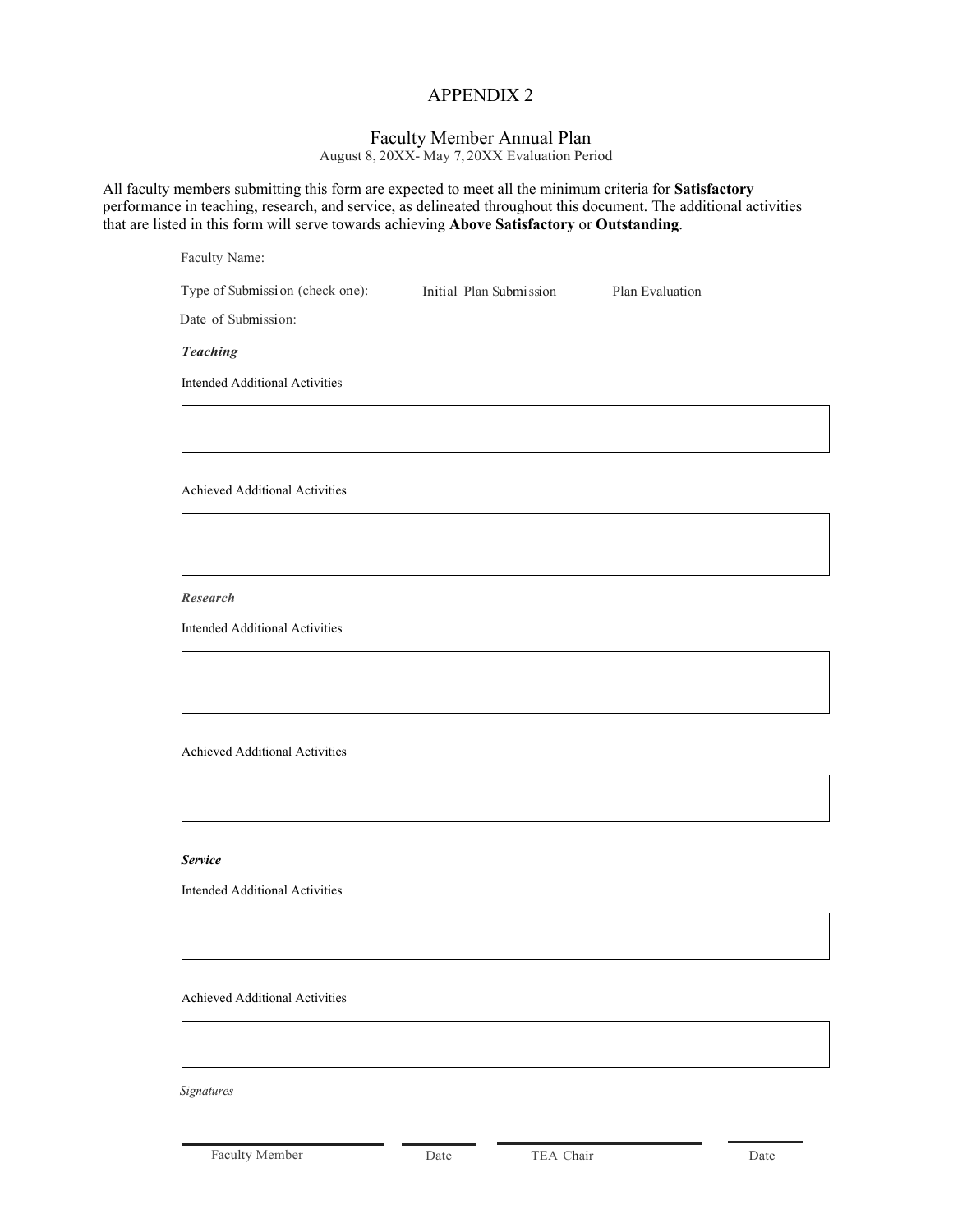# APPENDIX 3

#### TEA Department Journal Lists

Journals eligible for inclusion in Faculty Member Annual Plans include those in TEA Department Tier 1 (including the designated 6 premium journals that carry a double weighting highlighted in **bold**) and TEA Department Tier 2 journal lists. Both journal lists are consistent with the Shanghai Research Rankings which are central to achievement of the Rosen College's published Research Strategy.

TEA Department Tier 1 journals feature those in the *Web of Science* Top 50 category for "Hospitality, Leisure, Sport & Tourism". TEA Department Tier 2 journals feature those in the "Hospitality, Leisure, Sport, and Tourism" category within the *Emerging Sources Citation Index (ESCI)*. Each listing will be updated annually by the Associate Dean of Administration and Finance in agreement with the Dean and Department Chairs. In addition, TEA Faculty can nominate two "additional" journals for inclusion in each Tier in the April Department Meeting by secret ballot. This process will be undertaken annually.

If faculty publish in high impact journals in other disciplines not included in Tier 1 and Tier 2 list, it is essential that the journals are SSCI (or their subject equivalent) and have an impact factor at or above the minimum in Tier 1. Such publications are encouraged for interdisciplinary research and will be considered as Tier 1 publications. Double weighting will not be awarded to these publications as it is only those six journals in **bold** that feature in the international subject rankings which, in turn, are critical for our external research ranking and profile globally.

| <b>Rank</b>    | <b>Full Journal Title</b>                                                     | <b>Total Cites</b> | <b>Journal</b><br><b>Impact Factor</b> |
|----------------|-------------------------------------------------------------------------------|--------------------|----------------------------------------|
| 1              | <b>Tourism Management</b>                                                     | 17,967             | 5.921                                  |
| $\overline{2}$ | <b>Journal of Travel Research</b>                                             | 7,446              | 5.169                                  |
| 3              | <b>Annals of Tourism Research</b>                                             | 11,731             | 5.086                                  |
| 4              | Journal of Destination Marketing &<br>Management                              | 551                | 3.667                                  |
| 5              | <b>Sport Management Review</b>                                                | 1,408              | 3.516                                  |
| 6              | <b>Current Issues in Tourism</b>                                              | 2,330              | 3.462                                  |
| $\overline{7}$ | <b>International Journal of Hospitality</b><br><b>Management</b>              | 6,190              | 3.445                                  |
| 8              | Journal of Sustainable Tourism                                                | 4,009              | 3.329                                  |
| 9              | Psychology of Sport and Exercise                                              | 3,891              | 2.878                                  |
| 10             | <b>International Journal of Contemporary</b><br><b>Hospitality Management</b> | 3,485              | 2.874                                  |
| 11             | <b>Sport Education and Society</b>                                            | 1,844              | 2.769                                  |
| 12             | Journal of Hospitality & Tourism<br><b>Research</b>                           | 1,548              | 2.685                                  |
| 13             | Journal of Hospitality Marketing &<br>Management                              | 969                | 2.683                                  |
| 14             | Journal of Sport and Health Science                                           | 707                | 2.591                                  |

#### **TEA Department Tier 1 Journals**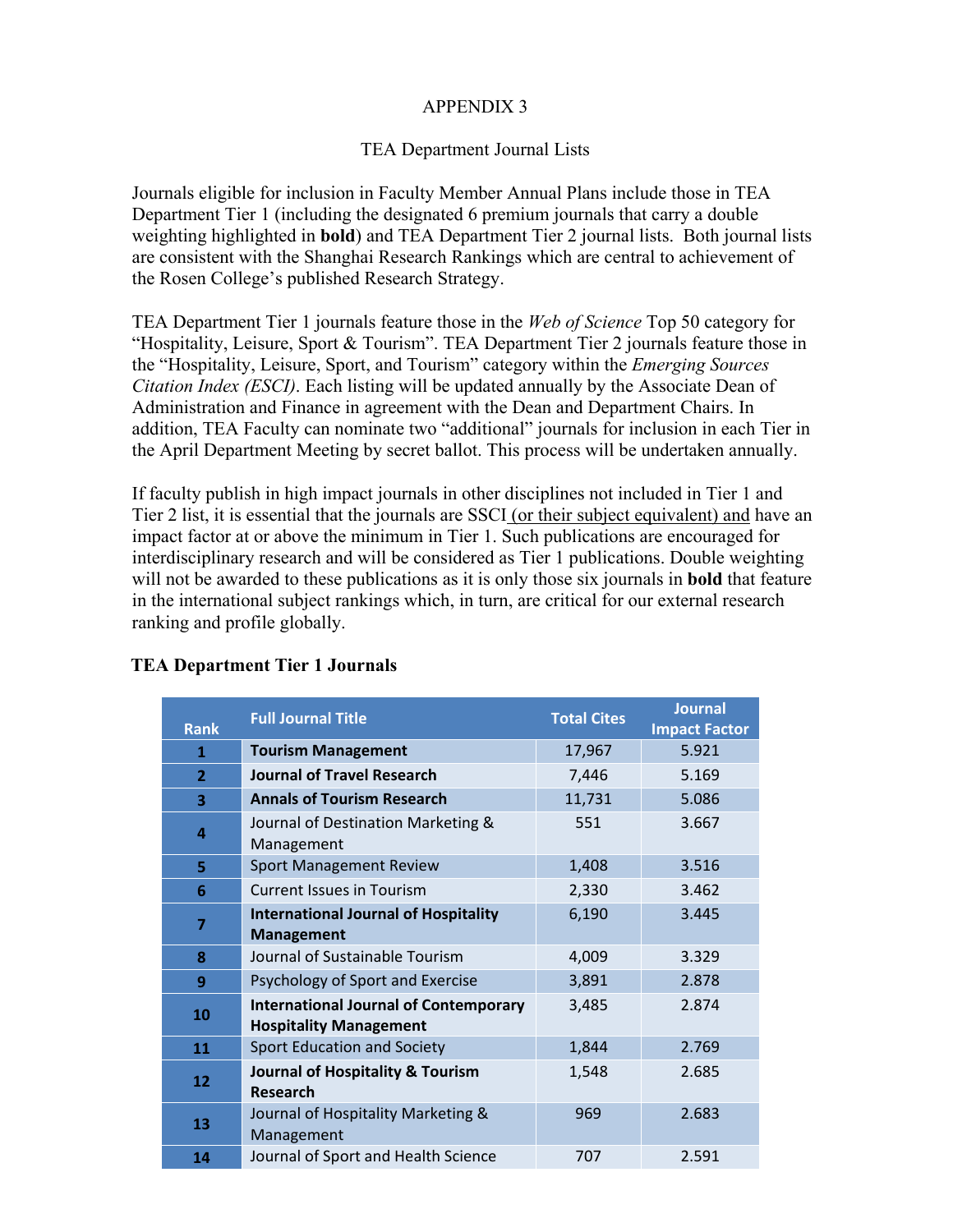| 15 | <b>International Journal of Tourism</b><br>Research                | 2,425 | 2.449        |
|----|--------------------------------------------------------------------|-------|--------------|
| 16 | Journal of Sport & Exercise Psychology                             | 3,846 | 2.41         |
| 17 | <b>Communication &amp; Sport</b>                                   | 299   | 2.395        |
| 18 | International Review of Sport and<br><b>Exercise Psychology</b>    | 578   | 2.391        |
| 19 | Research Quarterly for Exercise and<br>Sport                       | 4,136 | 2.268        |
| 20 | Leisure Studies                                                    | 1,485 | 2.247        |
| 21 | Journal of Vacation Marketing                                      | 1,308 | 2.17         |
| 22 | Journal of Sport Management                                        | 1,672 | 2.169        |
| 23 | Journal of Applied Sport Psychology                                | 1,922 | 2.092        |
| 24 | <b>Tourism Geographies</b>                                         | 1,412 | 2.068        |
| 25 | <b>Cornell Hospitality Quarterly</b>                               | 1,158 | 2.06         |
| 26 | Journal of Travel & Tourism Marketing                              | 2,460 | 1.975        |
| 27 | <b>European Sport Management Quarterly</b>                         | 770   | 1.966        |
| 28 | International Review for The Sociology<br>of Sport                 | 1,615 | 1.914        |
| 29 | <b>Tourism Management Perspectives</b>                             | 794   | 1.779        |
| 30 | Sport Exercise and Performance<br>Psychology                       | 293   | 1.714        |
| 31 | Leisure Sciences                                                   | 1,812 | 1.585        |
| 32 | <b>Tourist Studies</b>                                             | 601   | 1.537        |
| 33 | Sport Psychologist                                                 | 1,731 | 1.354        |
| 34 | Asia Pacific Journal of Tourism<br>Research                        | 919   | 1.352        |
| 35 | Journal of Hospitality Leisure Sport &<br><b>Tourism Education</b> | 377   | 1.265        |
| 36 | Scandinavian Journal of Hospitality and<br>Tourism                 | 617   | 1.235        |
| 37 | Journal of Leisure Research                                        | 1,989 | 1.172        |
| 38 | Journal of Sports Economics                                        | 837   | 1.107        |
| 39 | Journal of Tourism And Cultural Change                             | 290   | 1.105        |
| 40 | Journal of Sport & Social Issues                                   | 1,049 | 1.093        |
| 41 | Sociology of Sport Journal                                         | 1,310 | $\mathbf{1}$ |
| 42 | <b>Tourism Economics</b>                                           | 1,567 | 0.942        |
| 43 | International Journal of Sports Science<br>& Coaching              | 881   | 0.856        |
| 44 | International Journal of Sport Finance                             | 266   | 0.775        |
| 45 | Journal of The Philosophy Of Sport                                 | 460   | 0.767        |
| 46 | <b>Sport Marketing Quarterly</b>                                   | 571   | 0.694        |
| 47 | International Journal of Sport<br>Psychology                       | 990   | 0.684        |
| 48 | Sport in Society                                                   | 1,154 | 0.667        |
| 49 | International Journal of Sports<br>Marketing & Sponsorship         | 313   | 0.622        |
| 50 | International Journal of The History of<br>Sport                   | 779   | 0.294        |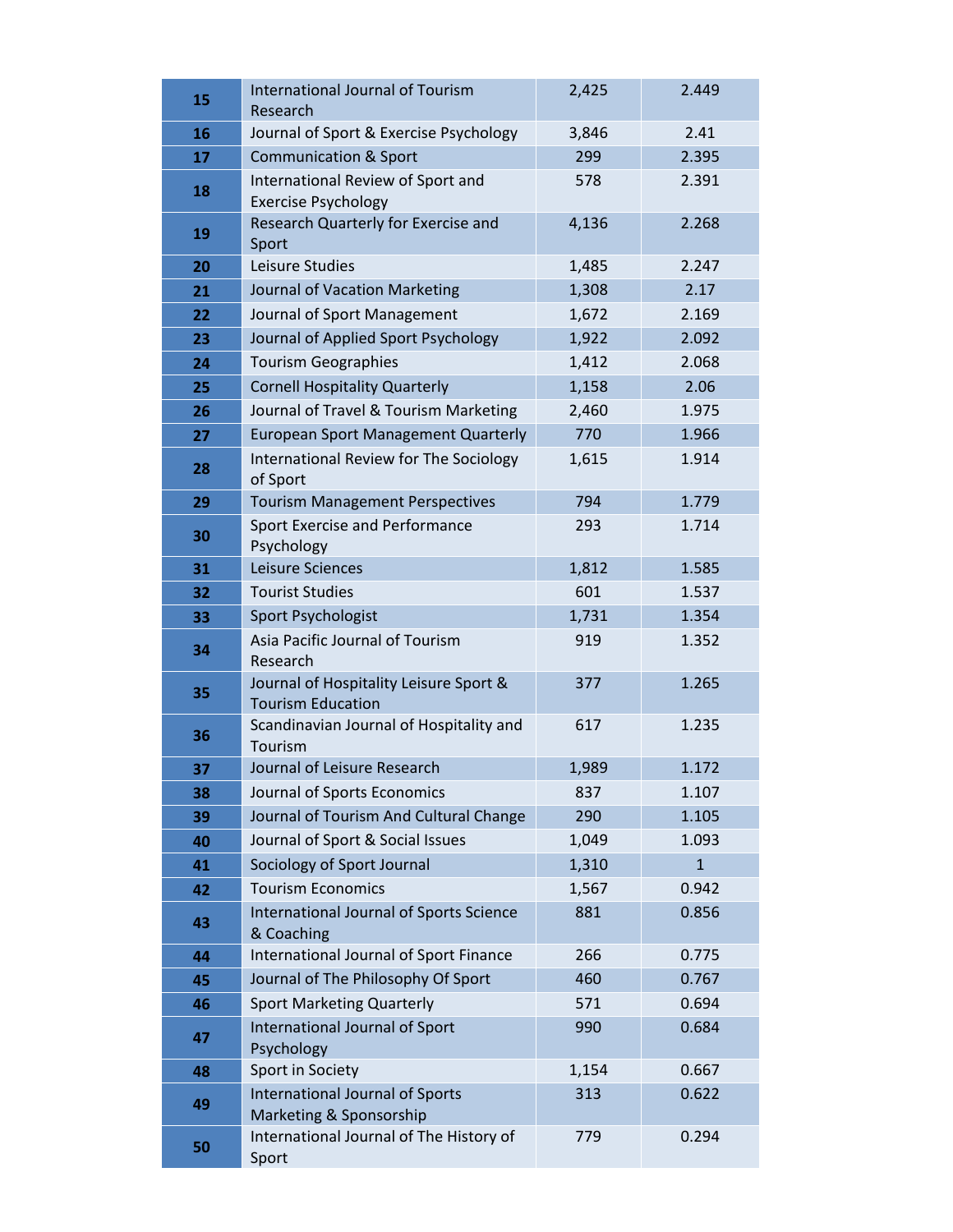# **TEA Department Tier 2 Journals**

| $No$                    | Journal                                                                    |
|-------------------------|----------------------------------------------------------------------------|
| $\mathbf{1}$            | <b>Acta Turistica</b>                                                      |
| $\overline{\mathbf{2}}$ | Advances in Hospitality and Tourism Research                               |
| з                       | Almatourism-Journal of Tourism Culture and Territorial Development         |
| 4                       | Anatolia-International Journal of Tourism and Hospitality Research         |
| 5                       | Annals of Applied Sport Science                                            |
| $6\phantom{1}$          | Annals of Leisure Research                                                 |
| 7                       | Deturope-The Central European Journal of Regional Development and Tourism  |
| 8                       | European Journal for Sport and Society                                     |
| 9                       | European Journal of Tourism Hospitality and Recreation                     |
| 10                      | European Journal of Tourism Research                                       |
| 11                      | <b>Gran Tour</b>                                                           |
| 12                      | <b>Hospitality &amp; Society</b>                                           |
| 13                      | information Technology & Tourism                                           |
| 14                      | International Journal of Culture Tourism and Hospitality Research          |
| 15                      | International Journal of Event and Festival Management                     |
| 16                      | International Journal of Hospitality and Tourism Administration            |
| 17                      | International Journal of Sport Management Recreation and Tourism           |
| 18                      | International Journal of Sport Policy and Politics                         |
| 19                      | <b>International Journal of Tourism Cities</b>                             |
| 20                      | <b>International Sports Studies</b>                                        |
| 21                      | Journal of Applied Sport Management                                        |
| 22                      | Journal of China Tourism Research                                          |
| 23                      | Journal of Convention & Event Tourism                                      |
| 24                      | Journal of Heritage Tourism                                                |
| 25                      | Journal of Hospitality and Tourism insights                                |
| 26                      | Journal of Hospitality and Tourism Technology                              |
| 27                      | Journal of Outdoor Recreation and Tourism-Research Planning and Management |
| 28                      | Journal of Park and Recreation Administration                              |
| 29                      | Journal of Place management and Development                                |
| 30                      | Journal of Policy Research in Tourism Leisure and Events                   |
| 31                      | Journal of Quality Assurance in Hospitality & Tourism                      |
| 32                      | Journal of Research for Consumers                                          |
| 33                      | Journal of Sport and Health Research                                       |
| 34                      | Journal of Tourism and Services                                            |
| 35                      | Journal of Tourism Futures                                                 |
| 36                      | Loisir & Societe-Society and Leisure                                       |
| 37                      | Physical Culture and Sport Studies and Research                            |
| 38                      | Place Branding and Public Diplomacy                                        |
| 39                      | Podium-Sport Leisure and Tourism Review                                    |
| 40                      | Qualitative Research in Sport Exercise and Health                          |